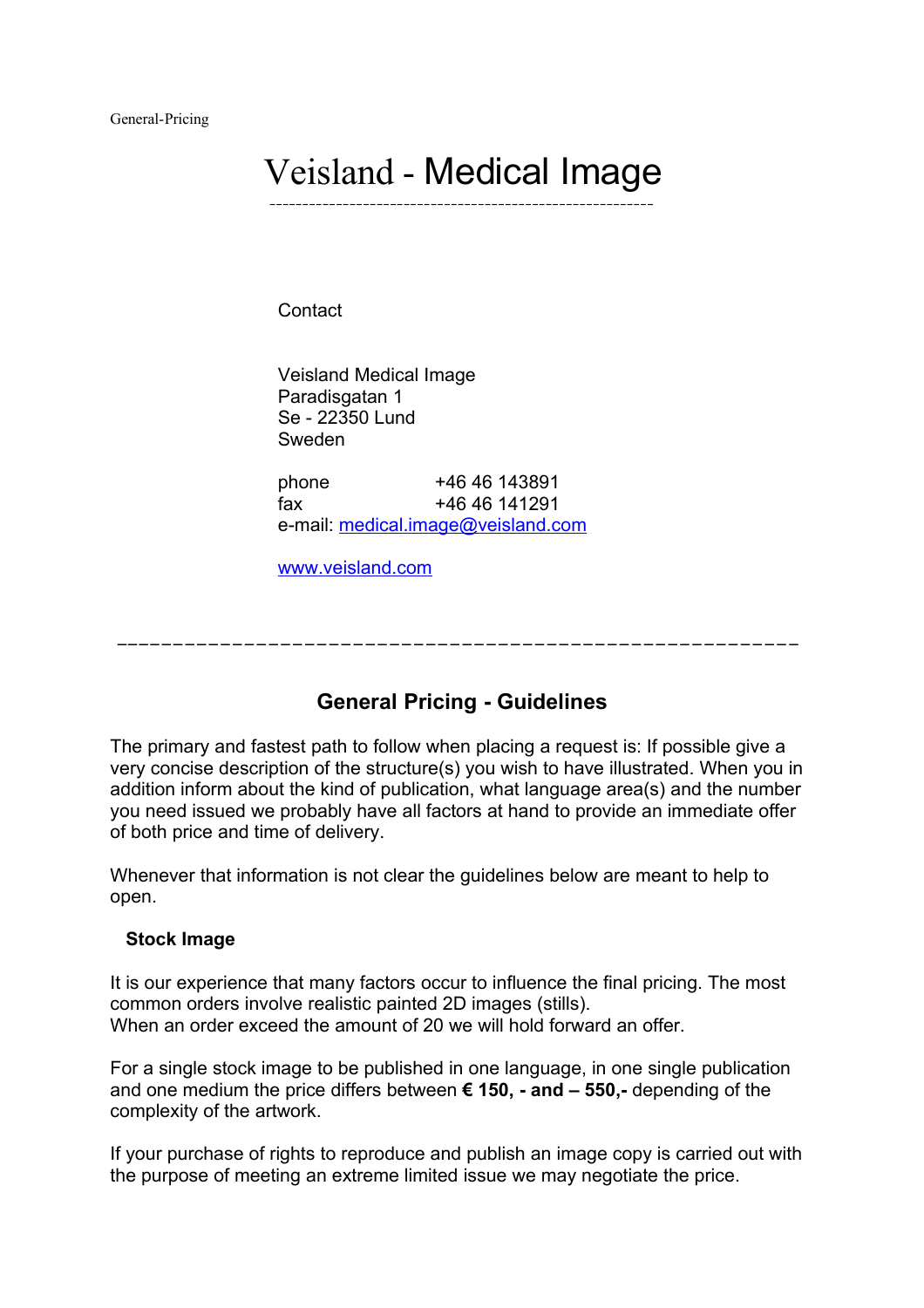**Example 1:** Lightly worked image Overview of head, neck and back showing derma and superficial muscles

Price: € 150, -



**Example 2:** Highly worked image exposing lesser details Glenohumeral joint viewed in frontal aspect

Price: € 250, -

**Example 3:** Technically highly worked image Heart sectioned through dx atrium and ventricle

Price: € 450, -

**Example 4:** Highly worked image exposing numerous details The glomerulus sectioned to show the strainer system of the kidney

Price: € 550, -

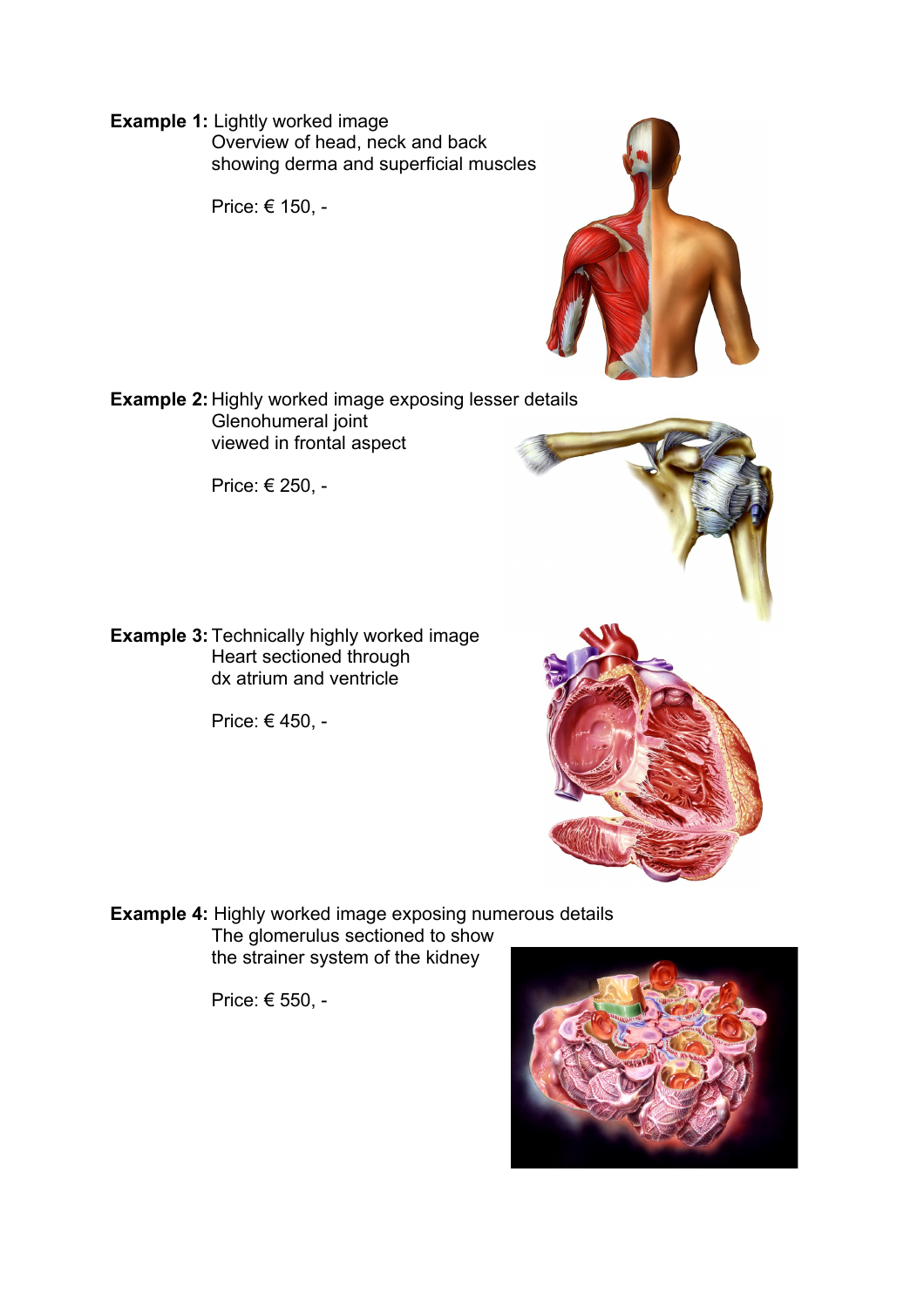# **Stock Image with additional or altered Structure**

The common need of addition or alteration to a stock image imply an additional fee of app. **€ 150, -**

Two examples

Addition







base addition and according the suit

Alteration



before after



# **Custom made Image**

## **Hourly rates for** *non-exclusive* **publication rights**

By ordering a custom made image with non-exclusive right, the right to publish and market the artwork remains with the illustrator (originator). This offer can only be granted if the image is of common interest and not product specific.

| Pricing                                            |           |
|----------------------------------------------------|-----------|
| Concept Development and Proposal (first hour free) | € 75. –   |
| <b>Medical Illustration (Still)</b>                | € 75. $-$ |
| <b>Medical Image Animation</b>                     | € 75. $-$ |
| Medical image 3D-modelling                         | € 75. $-$ |
| Programming                                        | € 90. $-$ |
| <b>Graphic Design</b>                              | € 60, $-$ |
| <b>Project Management</b>                          | €120. -   |